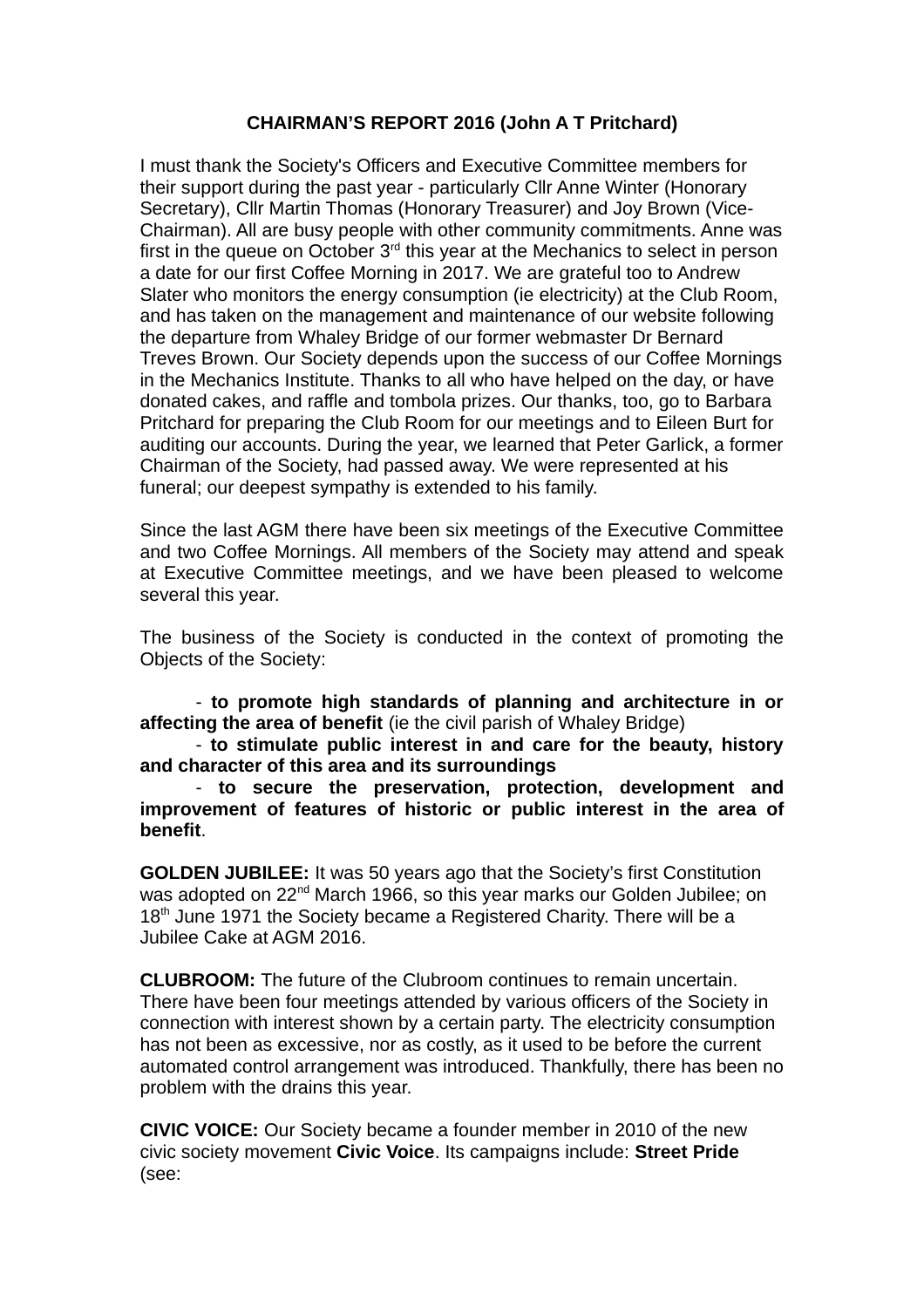[http://www.civicvoice.org.uk/uploads/files/Street\\_Pride\\_campaign\\_briefing\\_-](http://www.civicvoice.org.uk/uploads/files/Street_Pride_campaign_briefing_-_final_1.pdf) [\\_final\\_1.pdf\)](http://www.civicvoice.org.uk/uploads/files/Street_Pride_campaign_briefing_-_final_1.pdf) and **Local Heritage List** (see:

[https://historicengland.org.uk/images-books/publications/local-heritage-listing](https://historicengland.org.uk/images-books/publications/local-heritage-listing-advice-note-7/)[advice-note-7/\)](https://historicengland.org.uk/images-books/publications/local-heritage-listing-advice-note-7/). Nearby members include: Bollington Civic Society (see: [http://www.happy-valley.org.uk/civicsociety/civicsociety.htm\)](http://www.happy-valley.org.uk/civicsociety/civicsociety.htm), Eyam Village Society (see: [http://www.eyamvillage.org.uk/index.html\)](http://www.eyamvillage.org.uk/index.html) and Marple Civic Society (see: <http://www.marplecivicsociety.org.uk/index.html> and: [http://www.slideshare.net/CivicVoice2010/how-we-listed-our-local-heritage](http://www.slideshare.net/CivicVoice2010/how-we-listed-our-local-heritage-assets-marple-civic-society)[assets-marple-civic-society\)](http://www.slideshare.net/CivicVoice2010/how-we-listed-our-local-heritage-assets-marple-civic-society).

**FIVE-YEAR LAND SUPPLY:** The attention of members interested in the contentious and complicated matter of the method of calculation of the 'Five-Year Land Supply' is drawn to:

- Documents X11 and X12 in the High Peak Local Plan Examination Library (see below)

- the commentary provided by Planning Advisory Service; see:

[http://www.pas.gov.uk/local](http://www.pas.gov.uk/local-planning/-/journal_content/56/332612/3757749/ARTICLE)[planning/-/journal\\_content/56/332612/3757749/ARTICLE](http://www.pas.gov.uk/local-planning/-/journal_content/56/332612/3757749/ARTICLE)

- the discussion in a HPBC Officer Report dated 21<sup>st</sup> March 2016; see:

[http://www.highpeak.gov.uk/sites/default/files/meetings/papers/papers-](http://www.highpeak.gov.uk/sites/default/files/meetings/papers/papers-1225493352/6._land_adjacent_secondary_school_bankhall_chapel_en_le_frith1.pdf)1225493352/6. land adjacent secondary school bankhall chapel en le frit [h1.pdf](http://www.highpeak.gov.uk/sites/default/files/meetings/papers/papers-1225493352/6._land_adjacent_secondary_school_bankhall_chapel_en_le_frith1.pdf)

- the HPBC Annual Monitoring Report webpage: [http://www.highpeak.gov.uk/hp/council-services/local-development](http://www.highpeak.gov.uk/hp/council-services/local-development-framework/monitoring)[framework/monitoring.](http://www.highpeak.gov.uk/hp/council-services/local-development-framework/monitoring) This shows that on 30<sup>th</sup> September 2016 the land supply in High Peak was assessed as 7.0 years.

**DEVELOPMENT:** Toddbrook Sailing Club has carried out major improvements to their on-shore facilities off Reservoir Road, and the Club held an Open Day on 25<sup>th</sup> September to celebrate. The Club has in recent years widened access to their sport, particularly with local schools. A new planning application (HPK/2016/0516) has recently been submitted to the relevant local planning authority High Peak Borough Council (HPBC). (NB Remember that there are two independent local planning authorities responsible for development control in the local government parish of Whaley Bridge; the other is the Peak District National Park Authority). This application seeks outline planning permission 'with all matters reserved (except access) for proposed residential dwellings and associated works'. The approximate description of the seven hectare site (see plans at the Mechanics Institute for precise details) is that it is bounded by Public Right of Way WB 60 between Mevril Road and the Scout Hut at the bottom of the Shallcross Incline Greenway (to the north), by the Shallcross Incline Greenway (to the east), the existing housing at Manor Road and Vaughan Road (to the north west) and the A5004 road (to the west). Access between the site and the A5004 is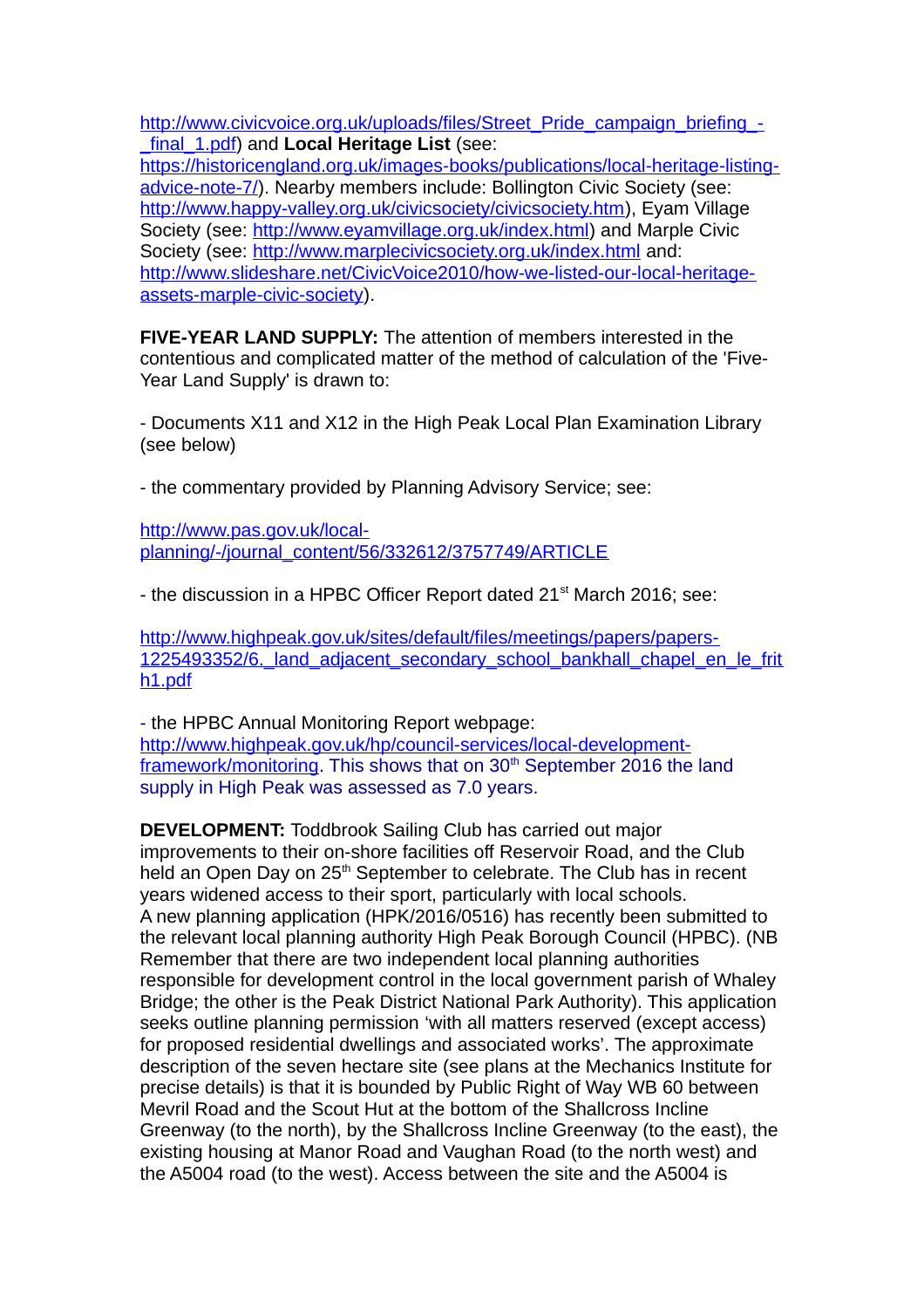shown at a point some distance to the north of existing housing. The southern boundary is a line across the existing agricultural land.

During the year, a legal lease agreement between HPBC and COGS has been signed, and COGS have been able to commence the drainage and levelling of the field off Yeardsley Lane in Furness Vale.

**The HIGH PEAK LOCAL PLAN:** The new High Peak Local Plan was adopted on 14th April 2016. It sets out the Council's vision and strategy for the Borough until 2031, the proposed locations for development and policies which will be used in determining planning applications. The Local Plan covers the administrative area of High Peak Borough Council (except for that part within the Peak District National Park) and replaces the 'saved' policies of the High Peak Local Plan (2005). The Plan, the Summary, the Examination Library and the Inspector's Report of  $24<sup>th</sup>$  March 2016 may be seen respectively at:

[http://www.highpeak.gov.uk/sites/default/files/documents/pages/High%20Peak](http://www.highpeak.gov.uk/sites/default/files/documents/pages/High%20Peak%20Local%20Plan%20Adopted%20April%202016.pdf) [%20Local%20Plan%20Adopted%20April%202016.pdf](http://www.highpeak.gov.uk/sites/default/files/documents/pages/High%20Peak%20Local%20Plan%20Adopted%20April%202016.pdf)

[http://www.highpeak.gov.uk/hp/council-services/the-high-peak-local-plan/high](http://www.highpeak.gov.uk/hp/council-services/the-high-peak-local-plan/high-peak-local-plan-examination)[peak-local-plan-examination](http://www.highpeak.gov.uk/hp/council-services/the-high-peak-local-plan/high-peak-local-plan-examination)

[http://highpeak-consult.limehouse.co.uk/portal/high\\_peak/exam\\_library](http://highpeak-consult.limehouse.co.uk/portal/high_peak/exam_library)

<http://www.highpeak.gov.uk/sites/default/files/documents/pages/Inspector> [%27s%20Report.pdf.](http://www.highpeak.gov.uk/sites/default/files/documents/pages/Inspector)

Members' attention is drawn to Paragraph 47 of the National Planning Policy Framework (March 2012)

[https://www.gov.uk/government/uploads/system/uploads/attachment\\_data/file/](https://www.gov.uk/government/uploads/system/uploads/attachment_data/file/6077/2116950.pdf) [6077/2116950.pdf](https://www.gov.uk/government/uploads/system/uploads/attachment_data/file/6077/2116950.pdf) and, in particular, to the extract: 'local planning authorities should … ensure that their Local Plan … identifies key sites which are critical to the delivery of the housing strategy over the plan period'.

**HERITAGE:** We will continue to urge HPBC to prepare a Local Heritage Register (of 'non-listed' assets).

The 'Heritage at Risk' Register 2015 of Historic England (the successor to English Heritage) contains nine entries across High Peak. One of which is the Terminal (aka Trans-shipment Warehouse) (Grade 2\*) at Whaley Bridge Canal Basin on the Peak Forest Canal now in the ownership of the Canal & River Trust (CRT), a charitable trust and successor to British Waterways.

Its citation reads 'Stone built warehouse of three bays dated 1832. Central bay straddles canal, outer bays formerly housed northern terminus sidings of the Cromford & High Peak Railway. The building is currently vacant. Canal & River Trust are now exploring options for re-use with the Local Authority and Historic England'.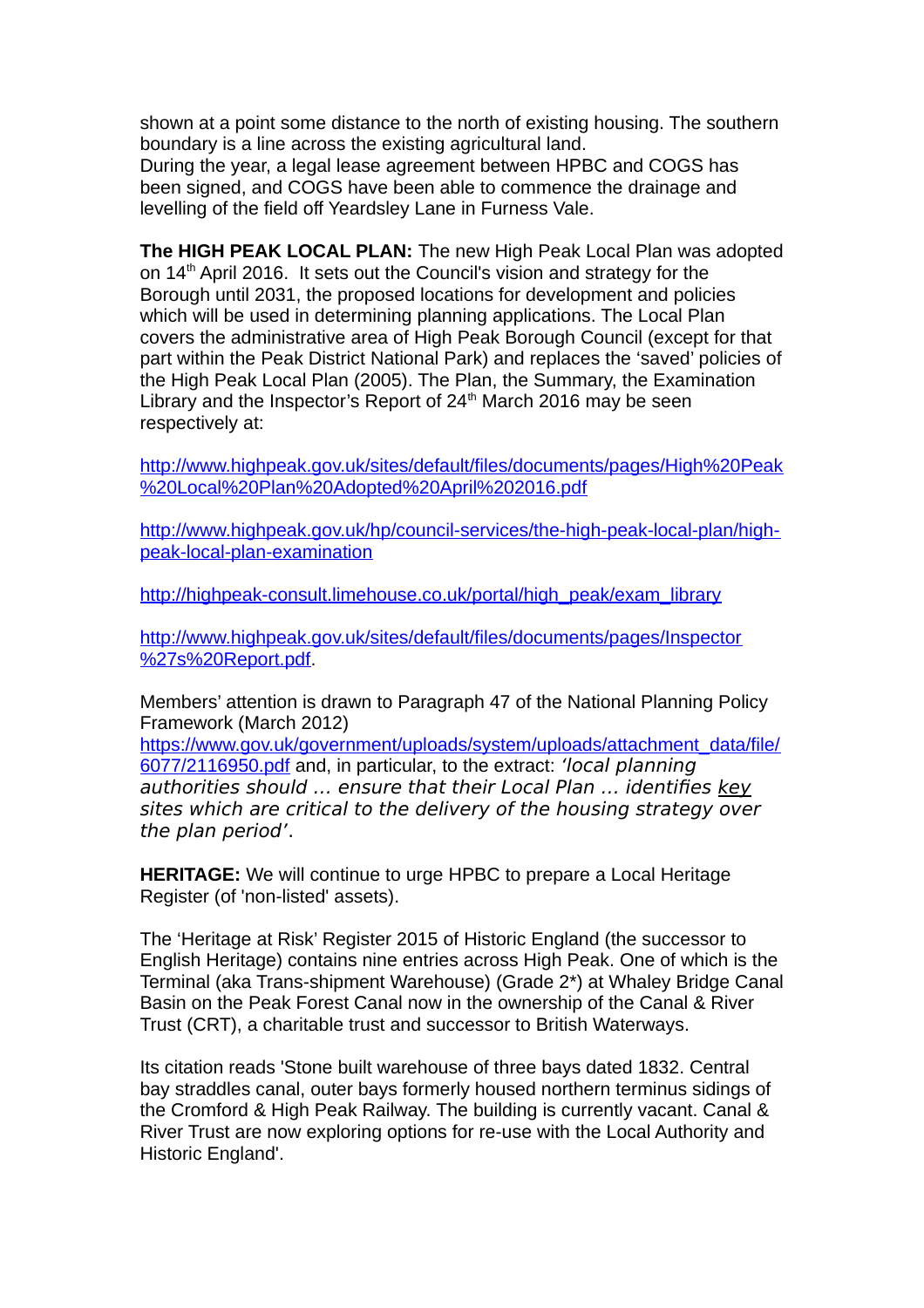(NB The other Grade 2\* Listed Building in our Parish is St. James' Church, Taxal; there has been a church on this site since 1286).

I am not aware of anything that has happened over the past 12 months regarding Network Rail's Bridge 42 on Buxton Road. An application for Listed Building Consent had been submitted to HPBC in June 2010, and was refused in March 2011. A subsequent appeal was dismissed in June 2012.

**NEIGHBOURHOOD PLANNING:** Members of the Society have been involved with other members of the community in the preparation of the Whaley Bridge and Furness Vale Neighbourhood Plan. The 'designated' area proposed by the Town Council coincides with the boundary of the civil parish of Whaley Bridge (ie our Society's 'area of benefit'; this area was 'designated' by the Peak Park Authority on 13<sup>th</sup> September 2013 and by HPBC on 24<sup>th</sup> October 2013. Topics which have been suggested for investigation and inclusion in the Neighbourhood Plan include: Car Parking, Design of Buildings, Wildlife Corridors and Local Nature Reserves. It is anticipated that the town Council will be announcing in its next quarterly community newsletter that a public meeting is be convened to progress the Neighbourhood Plan.

**GREEN FLAG AWARDS:** This year there are two Coveted Green Flag Awards to be celebrated. These awards are awarded by Keep Britain Tidy for a year, and must be re-applied for annually to achieve another flag. Eight strict criteria include environmental standards, cleanliness, sustainability and community involvement. Thanks to the Whaley Bridge Canal Group, led by Nev Clarke, for their part in helping to secure a Green Flag for a seven-mile section of the **Peak Forest Canal**; see: [https://canalrivertrust.org.uk/news](https://canalrivertrust.org.uk/news-and-views/news/peak-forest-and-macclesfield-canals-awarded-prestigious-green-flag)[and-views/news/peak-forest-and-macclesfield-canals-awarded-prestigious](https://canalrivertrust.org.uk/news-and-views/news/peak-forest-and-macclesfield-canals-awarded-prestigious-green-flag)[green-flag.](https://canalrivertrust.org.uk/news-and-views/news/peak-forest-and-macclesfield-canals-awarded-prestigious-green-flag) For the second year running, a Green Flag was awarded to **Whaley Bridge Memorial Park**; see: [http://www.highpeak.gov.uk/hp/council](http://www.highpeak.gov.uk/hp/council-services/parks-and-open-spaces/memorial-park-whaley-bridge)[services/parks-and-open-spaces/memorial-park-whaley-bridge.](http://www.highpeak.gov.uk/hp/council-services/parks-and-open-spaces/memorial-park-whaley-bridge) Thanks, too, to the Friends of Memorial Park Group, to the organisers of the Park Run [http://www.parkrun.org.uk/whaleybridge-juniors/,](http://www.parkrun.org.uk/whaleybridge-juniors/) and last, but not least, to Paul Evans the Park Ranger.

**PUBLIC ACCESS:** The Society continues to make representations to Derbyshire County Council (DCC) about matters relating to Public Rights of Way (PROWs) as they are brought to our attention.

Applications to DCC (for new rights of way or modifications to existing rights of way) may be tracked at DCC's Modification Order Application Register; please see:

[http://www.derbyshire.gov.uk/leisure/countryside/Access/rights\\_of\\_way/registe](http://www.derbyshire.gov.uk/leisure/countryside/Access/rights_of_way/register_of_application/default.asp) [r\\_of\\_application/default.asp.](http://www.derbyshire.gov.uk/leisure/countryside/Access/rights_of_way/register_of_application/default.asp)

The claim for a footpath in Furness Vale between Station Road and the canal towpath was submitted in March 2011; (Reference: 03735). It was taken to DCC Regulatory Licensing and Appeals Committee on 25<sup>th</sup> July 2016 and the officer report may be seen at: [http://www.derbyshire.gov.uk/images/2016-07-](http://www.derbyshire.gov.uk/images/2016-07-25%20Item%206%20Whaley%20Bridge_tcm44-282053.pdf) [25%20Item%206%20Whaley%20Bridge\\_tcm44-282053.pdf.](http://www.derbyshire.gov.uk/images/2016-07-25%20Item%206%20Whaley%20Bridge_tcm44-282053.pdf) It was resolved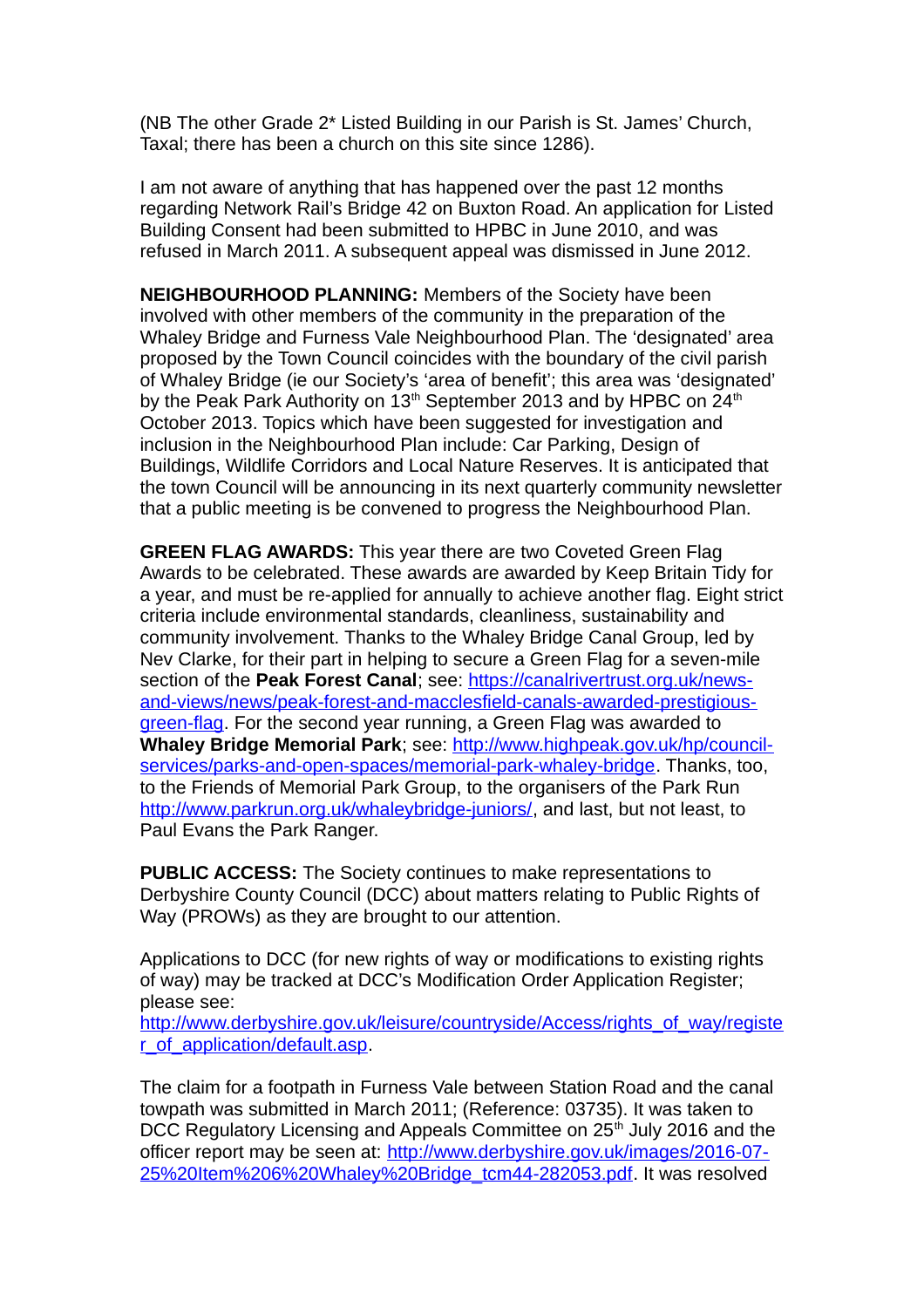that approval be given to make an Order under section 53 of the Wildlife and Countryside Act 1981 to add a footpath from Station Road to Footpath No. 2 via Calico Lane, in Whaley Bridge.

The status of the claim (Reference: 02872) for three rights of way in the Park Crescent/Yeardsley Lane area of Furness Vale continues to be shown as 'Awaiting Action'; see:

[http://www.derbyshire.gov.uk/leisure/countryside/access/rights\\_of\\_way/registe](http://www.derbyshire.gov.uk/leisure/countryside/access/rights_of_way/register_of_application/app-details.asp?appID=02872) [r\\_of\\_application/app-details.asp?appID=02872.](http://www.derbyshire.gov.uk/leisure/countryside/access/rights_of_way/register_of_application/app-details.asp?appID=02872)

The Shallcross Incline Greenway has for several months awaited essential repairs necessitated by the egress of water from a field to the west. This Greenway lies on the line of a section of the former Cromford & High Peak Railway. I am advised that the land drainage system in the field had become damaged and ineffective over many years, possibly due to erosion by weather and cows, and that repairs have been carried out recently. Repairs to the damaged surface of the Greenway over 200 yards or so must now be carried out so that this popular Greenway can once again be used safely by walkers, cyclists and horseriders. There has been no progress (understandably, because of this problem on the existing Greenway) to report on the matter of the extension of this Greenway towards the Shady Oak Public House and beyond, eventually to the southern boundary of the parish of Whaley Bridge and onwards to Fernilee Reservoir.

It is noted that HPBC has recently carried out repairs to the surface of the old Cromford & High Peak Railway bridge over the River Goyt near the Canal Wharf car park. Canal & River Trust have repaired and reopened the closed section of PROW WB 28 across the Toddbrook Reservoir dam. I also reported in my last Annual Report that DCC have agreed to repair the re-aligned PROW WB 15 at Bridgemont following storm damage; this work continues to be outstanding and the Society has drawn this matter once again to the attention of DCC.

During the year, we have given our support in principle to a group of walkers wishing to promote a David Frith Memorial Bridge at the Cheshire end of the 'easement', the path along the northern bank of the Toddbrook Reservoir. They seek, too, a further easement to connect with the existing Public Rights of Way network to enable walkers to enjoy the beauty and tranquility of a walk between Reservoir Road and Kishfield Bridge (itself a Grade II Listed Building) on the Derbyshire/Cheshire boundary.

**TODDBROOK RESERVOIR HISTORIC VALVES PROJECT:** Work is continuing on the preparation of the Interpretation Board to accompany the valves at Reservoir Road. The proposed text and pictures for the Information Board have been revised.

**RETIREMENT:** I gave notice at last year's AGM that I would not seek election as Chairman at the 2016 AGM. I have been Chairman for 25 years, possibly longer. I shall be in my 80<sup>th</sup> year by the time of the AGM, and am willing to continue to serve as a member of the Executive Committee. I thank past and